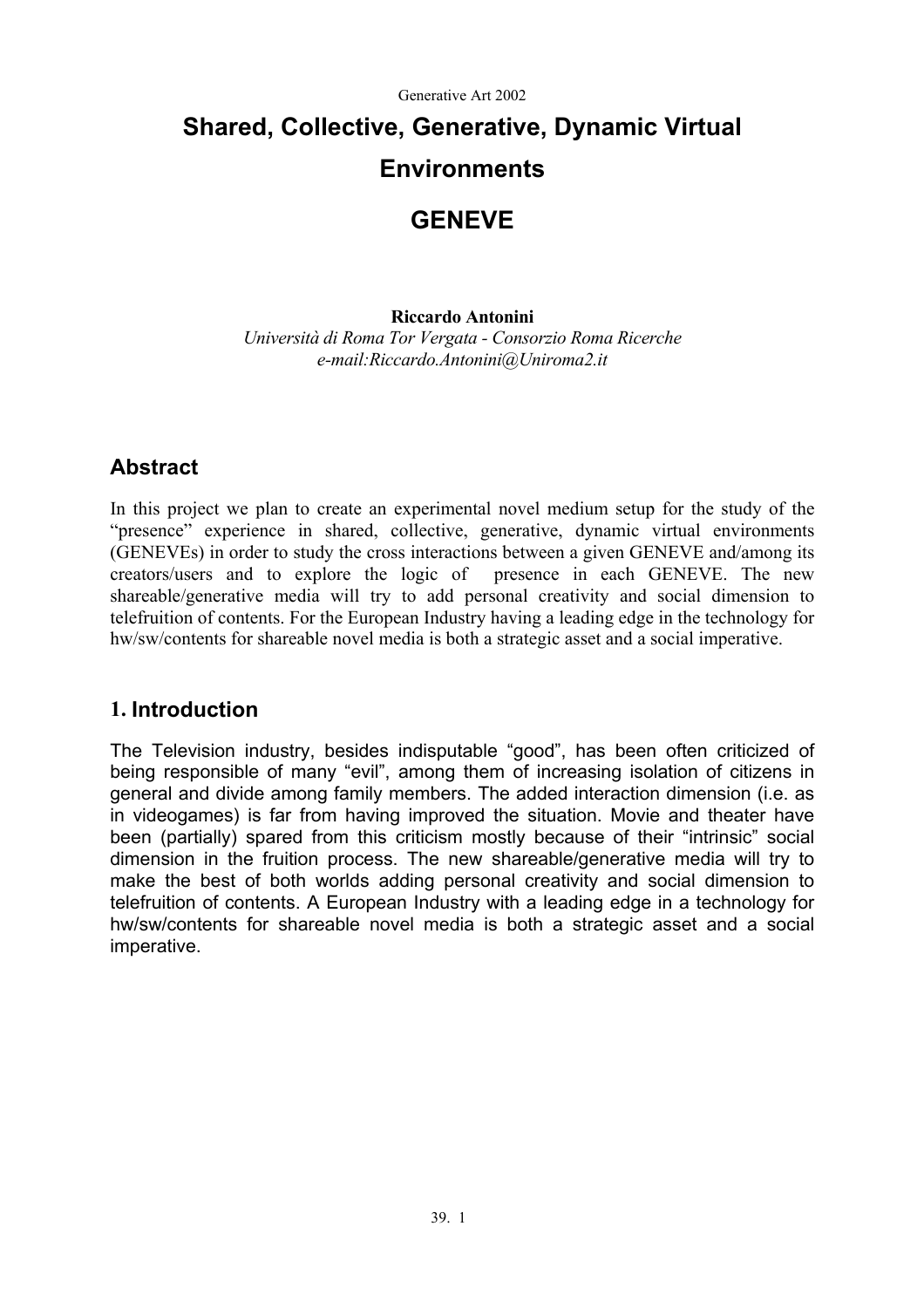# **1. Objectives**

In order to better understand the objectives of the GENEVE project it can be useful to discuss the space illustrated in Figure 1.



*Figure 1*: An Abstract Space Illustrating GENEVE concepts

If we partition that space along its two dimensions Unconscious-Conscious and Generation-Fruition we can easily visualize the following facts:

- Usually, in the media industry, including the video/computer game industry, the generation/creation and the fruition of the "contents" are two completely separated processes.

- There is, on the contrary, a continuum ranging from Unconscious to Conscious in both (the separated) situations of generation/creation and fruition

- Night dreams constitutes the best natural examples in which, at an unconscious level, generation is synchronically linked with its relevant fruition.

- Lucid dreams are the dual example of the previous, at an (almost) conscious level. A new research (and industrial ) interest is growing about their possible applications.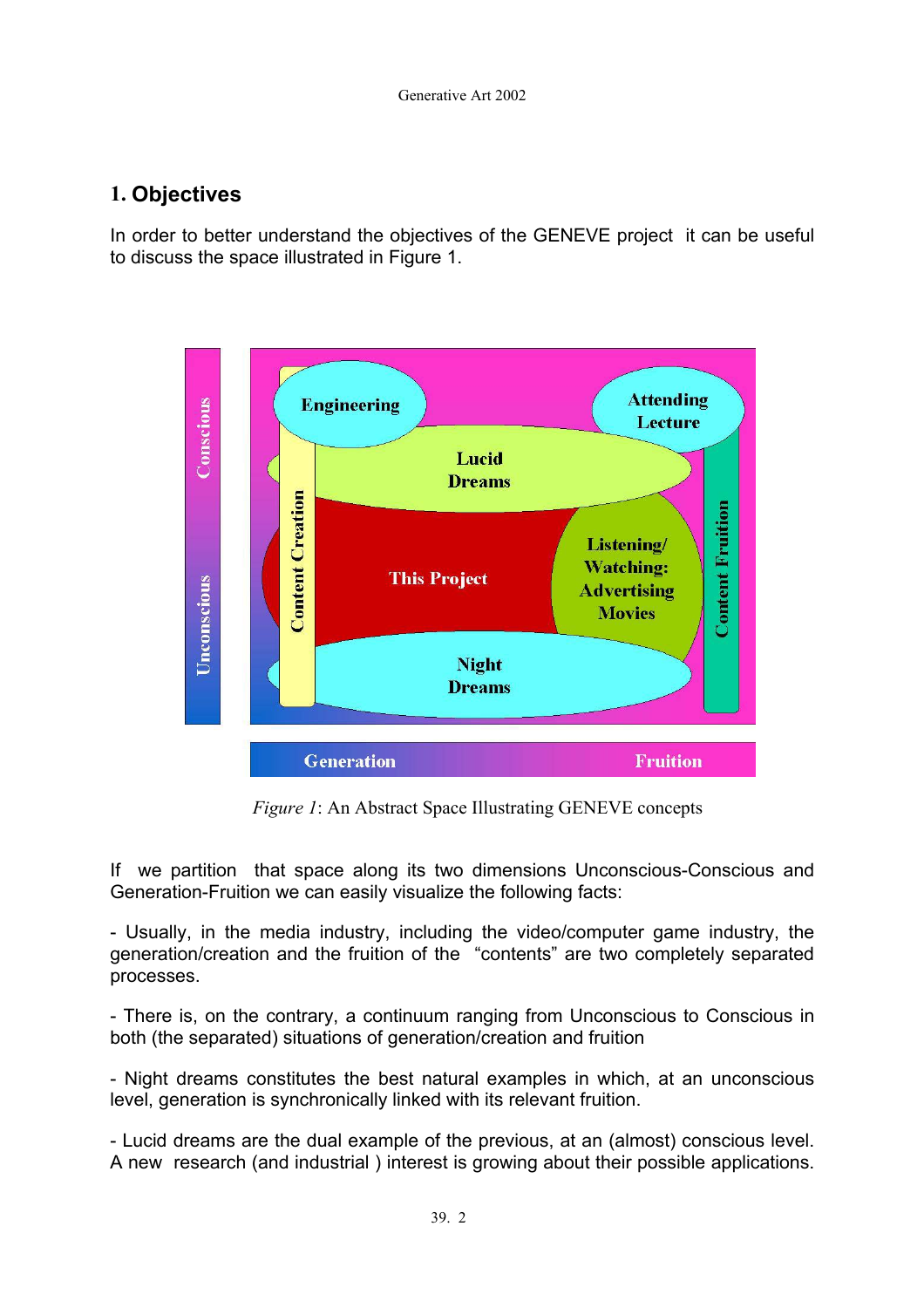#### Generative Art 2002

Those applications relay on the possibilities to "steer" the unconcious natural production of dream content towards some conscious direction.

- There is still a portion of this space to be explored that spans at the (fuzzy) border between Unconscious and Conscious. In this region, generation and fruition can be brought, if not really synchronic as in the case of dreams, asymptotically close. Their distance will diminish with the improvement of the technology. Realizing an artificial real-time 3D environment in which this is possible and study it, are the main objectives of the GENEVE project.

On this basis the GENEVE project has the following objectives:

1. To create an experimental novel medium setup for the study of the presence experience in shared, collective, generative, dynamic virtual environments (GENEVEs).

2. To study the cross interactions between a given GENEVE and/among its creators/users.

3. To explore the logic of presence in each GENEVE .

In order to acheive the previous main project objectives we foresee that:

A) On one hand, the creation of the novel medium setup will require the use and/or integration/development of the following technologies that can be classified as follows:

- Features (advanced existing technology that at the present state of the art make the project research feasible)

- Non standard displays (i.e. all surfaces dynamically steereable projectors)

Improvements (advanced existing technology to be improved in order to fit project needs)

- Custom Avatars created automatically from people's bodies

- Generative 3D graphics

- "Genome Database" Sharing among creators/users (GENEVEs are generated using information stored in a "digital Genome")

B) In turn the novel medium setup will allow to address the following Research Challenges (original contributions to presence theory):

1. Study of Consciousness/Unconsciousness relevant role and logic in mind's projection through GENEVE based media.

2. Study of Inter-Active-Generative fruition-making in GENEVE based media.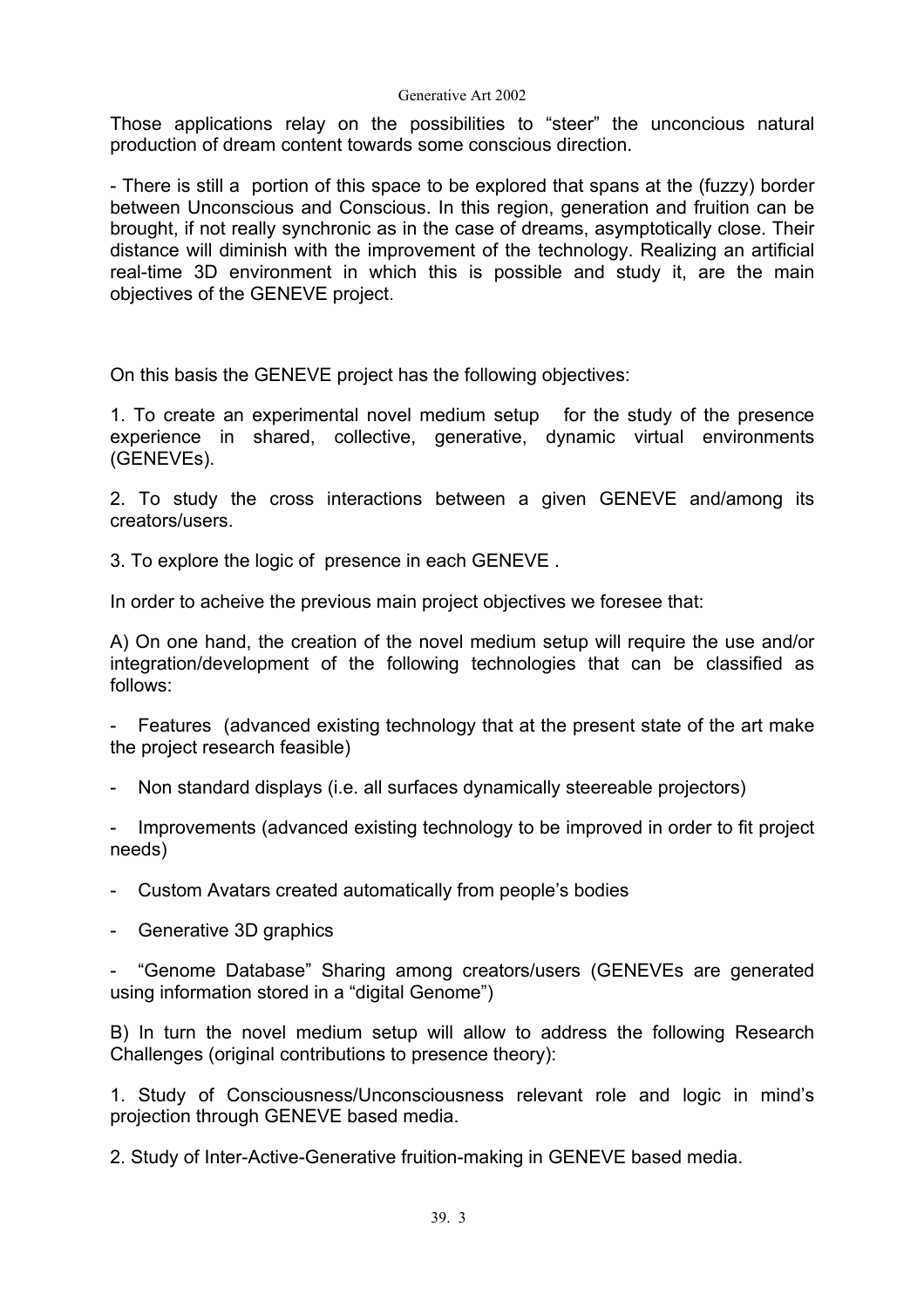The scope of this research is to contribute to the theory of presence and in particular to the part of it regarding the projection of the mind to designed environments. Since in GENEVEs the environment is only partially and loosely designed beforehand, being for its major part generated real time by the creators/users, we expect to contribute originally to the theory of presence studying it from this particular perspective .

Moreover, while is out of the scope of the present project to make a consistent theory of consciousness (and of its "embarassing" counterpart, the "unconscious"), we will study the projection of the mind from both its conscious and unconscious sides.

The investigation will be carried out using an artificial real-time 3D environment, developped during the first phase of the project, that could constitute the prototype of novel media where fruition of contents will be fading into its own generation.

One of the aims of GENEVE is to try to assess the role of creation vs fruition in determining the quality of the presence experience. After all in real life we are seldom passive, as we are in normal media fruition. Even interaction is a limited activity because is bound to the limits of the environment that has been designed beforehand.

GENEVE will be transdisciplinary bringing together researchers ranging from experts in media psycology to telecommunications belonging to both academia and industry.

## **State of the Art**

**1. Underlying Basic Technology (That is: the research is technically feasible.)**  All the underlying basic technology involved in this project is present state of the art. In particular:

Generative Visual Art is now a well established field of research. This field capitalizes on the tremendous advances in both computer graphics and genetic computation.

Genome Exchange and Sharing has been pioneeed by Steve Grand's world best selling video game "Creatures" and is now a well established industrial procedure.

Hence the experimentation needs can be initially met by current state of the art technology.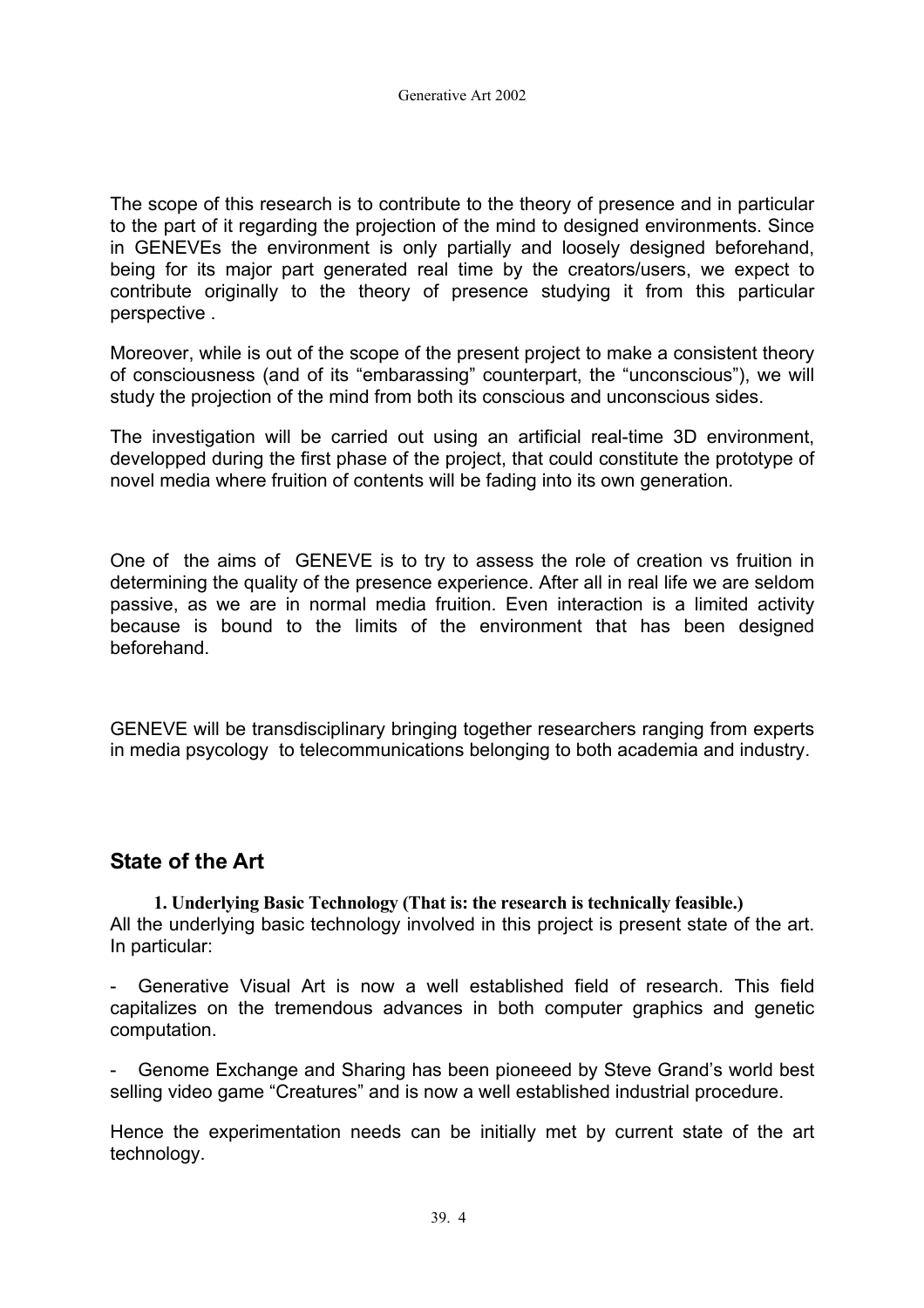#### **2. Psychology Formal Theory Background (That is: the research is scientifically founded).**

If we regard at the story of media we can see a paradox: while the technology has improved, thanks to our increasing knowledge of the conscious part of our perception system, the quality of contents (dramas, movies, musics, etc.) has been linked, in a way or another, to our capacity of addressing its unconcious counterpart.

Failing to take into account the deep unconscious (and not just the "emotional" part of human experience) has created a hiatus between what technology pushes and what mankind demands. By the way cartesian paradigms have been challenged from several parts: [1], [2]

The scientific investigation of the present project will explore especially (albeit, of course, not exclusively) the unconscious dimension of this mind's projection starting from Matte Blanco [3] formal theory of the logic of the unconscious.

In order to carry out our investigation in a sistematic way, a reference, formal, paradigm is necessary. Hopefully we have an exceptionally good fundamental theory to be based on. Ignacio Matte Blanco in his book "The Unconcious as Infinite Sets" [3] formalizes the logic of unconcious. We will try to summarize here his theory in a very coincise way (the book is the collection of a lifelong set of scientific articles in some 500 pages). Matte Blanco formally demonstrates with both empirical and advanced mathematical evidence that the unconscious do have a logic. The apparent "illogicity" of it is due to the fact that we have, insofar, analized the inconscious with an "unsuitable" (formal) logic. Much like Einstein had to abandon Euclidean Geometry for its General Relativity theory [4], Matte Blanco had to abandon Aristotelian Logic. As it was really fortunate that Einstein had new geometries being available at his time. The same happened for Matte Blanco as far as logic is concernd. (Curiously enough one of the advances of Matte Blanco theory requires a 4-dimensional space, the same explored by Einstein [4].) Other contributions to Matte Blanco theory have been derived from Russel's set theory [5].

#### **3. Hot and Cold media. Active vs. Passive fruition**

One of the most widespread commonplaces of media fruition is that the perception is a "passive" process. From various parts it has been objected that this is could be far from being completely true [6], [7]. Marshall McLuhan [8] with his distinction between "hot" and "cold" media addresses also this issue. In fact the fruition process may be a very active one. But, still, we are fruitors of contents created by others, albeit we may be active fruitors.

In saying 'the medium is the message' Marshall McLuhan [8] points (among other things) to changes in meaning that occur when using different media. In the context of this project, one can regard the mixed reality environment that is being created as a novel media setting which will also incur such changes.

In this setting, the participant is not merely a spectator but at the same time the (co)creator of the 'space' in which they take part. Moreover, 'creating' in the context of this project does not mean manipulating ready-made, prefabricated objects. All elements surrounding the participant(s) are generative. They grow, evolve and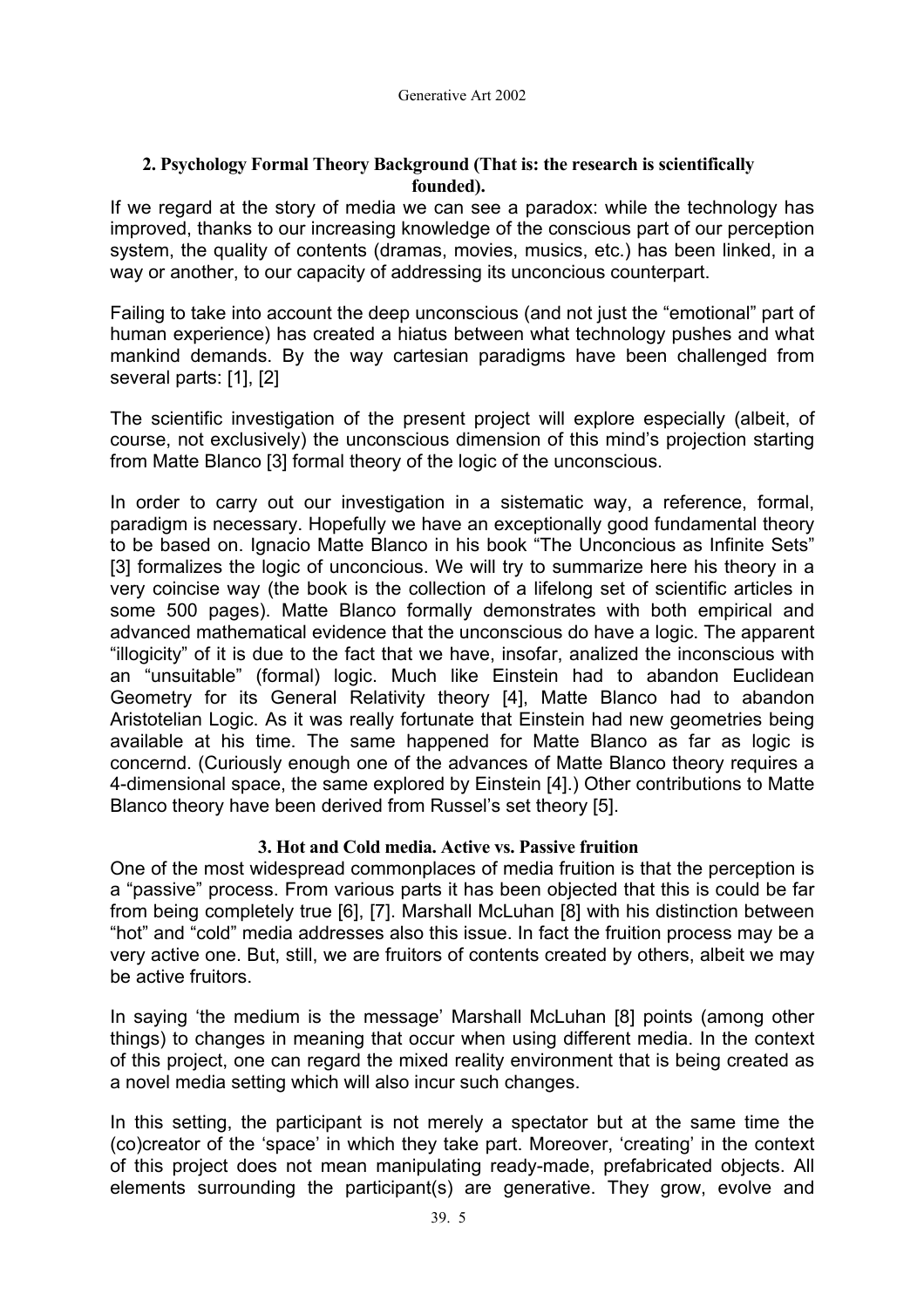#### Generative Art 2002

develop following their 'genetic code', which forms the basis of their form and behaviour. In addition, the action and inaction of the participant(s) with and within the environment (co-)influences the developmental process of the content making up the environment. Hence, physical meaning is given to 'space as process'.

It is obvious that by placing higher-level creative capabilities directly into the hands of the 'experiencer', this novel media setting shapes a different kind of interaction as well as a different sense of 'presence'. Separately the technologies used here were probably developed within in a framework and mindset likely to be very different from the setting they are placed in now. This calls for an exploration of possible new methodologies, metaphors and approaches in the research and design of such environments. The organic approach seems suitable to describe the processes with and within the kind of mixed reality environment envisaged.

The organic-ness (cf. organicism, [9]) of the process generating the content extends towards and beyond the interaction, the presence, it engulfs the space(s) it creates and the experience thereof. The use and investigation of the organic metaphor/analogy in a mixed reality setting such as this one, proves relevant because of various conceptual similarities and relationships. They are exemplified in elements such as the questioning of certain (Western) dichotomies such as inside/outside, subject/object, part/whole, the revaluation of a notion of product as a mere snapshot of process, that of intermediary space, of symbiosis [10], etc.

# **Advances with respect of the present state of the art**

#### **"Generative" creation of contents**

The Inter-Active generative creation of contents (texts and "scripts, images, musics etc.) per se, as stated in the previous section, is a mature field of investigation and constitutes one of the underlying basic technology on which the present project is founded. It capitalizes on the advances of Artificial Life, Genetic Algorithms, Complexity Theory, Memes Theory, among others.

In this project we want rather to conceive a novel medium setup in which it is possible

1. to generate a real psychological feed-back between the creator and the generatively created content

and

2. to investigate the new presence dimension in which may be living (consciously and) unconsciously the active (real time, Inter-Active) creators/users of (shared, collective, generative, dynamic) contents.

Up to now no attention as been paid to this important aspect. The research has, up to now focused only on the basic technology itself.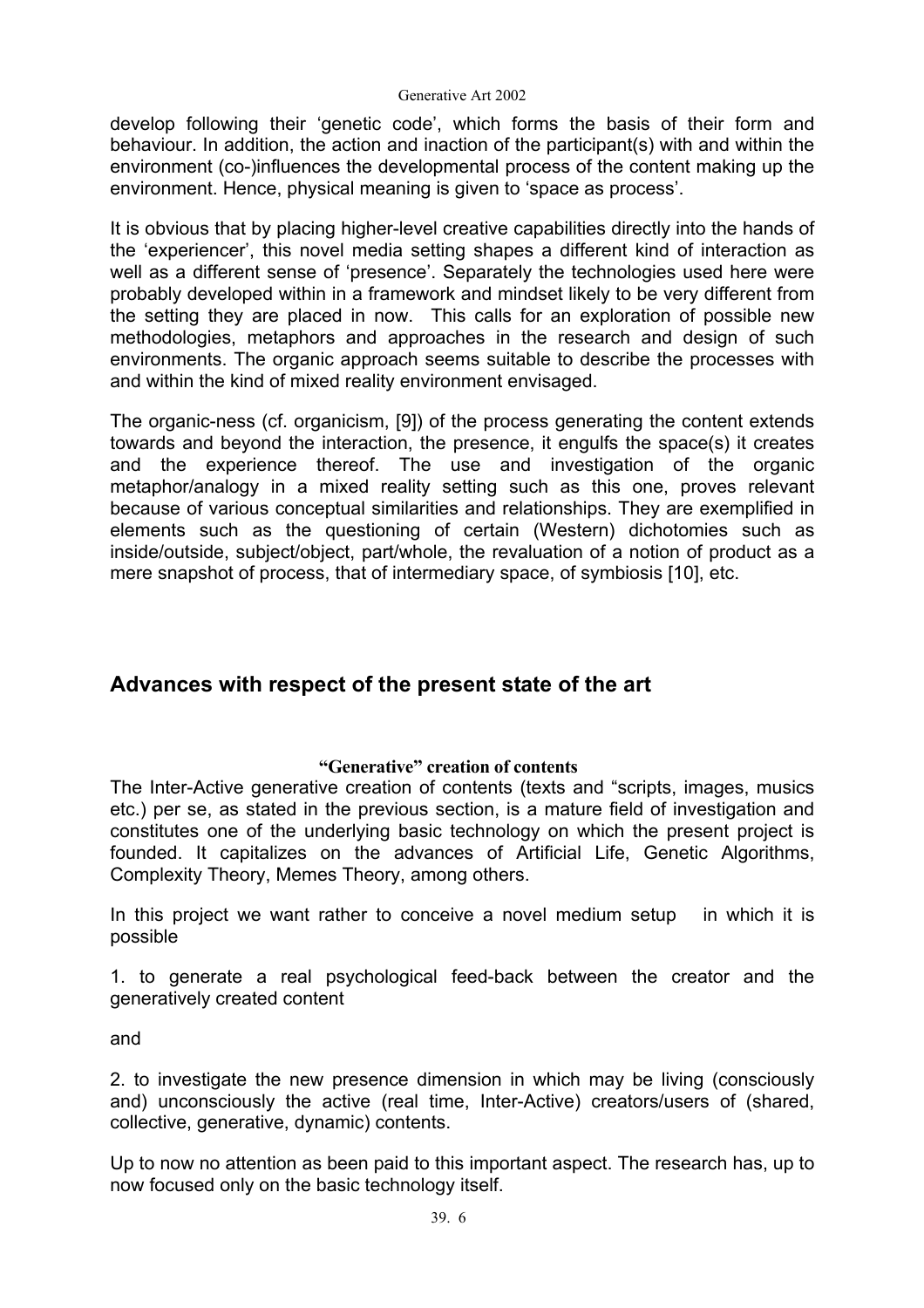Generative Art 2002